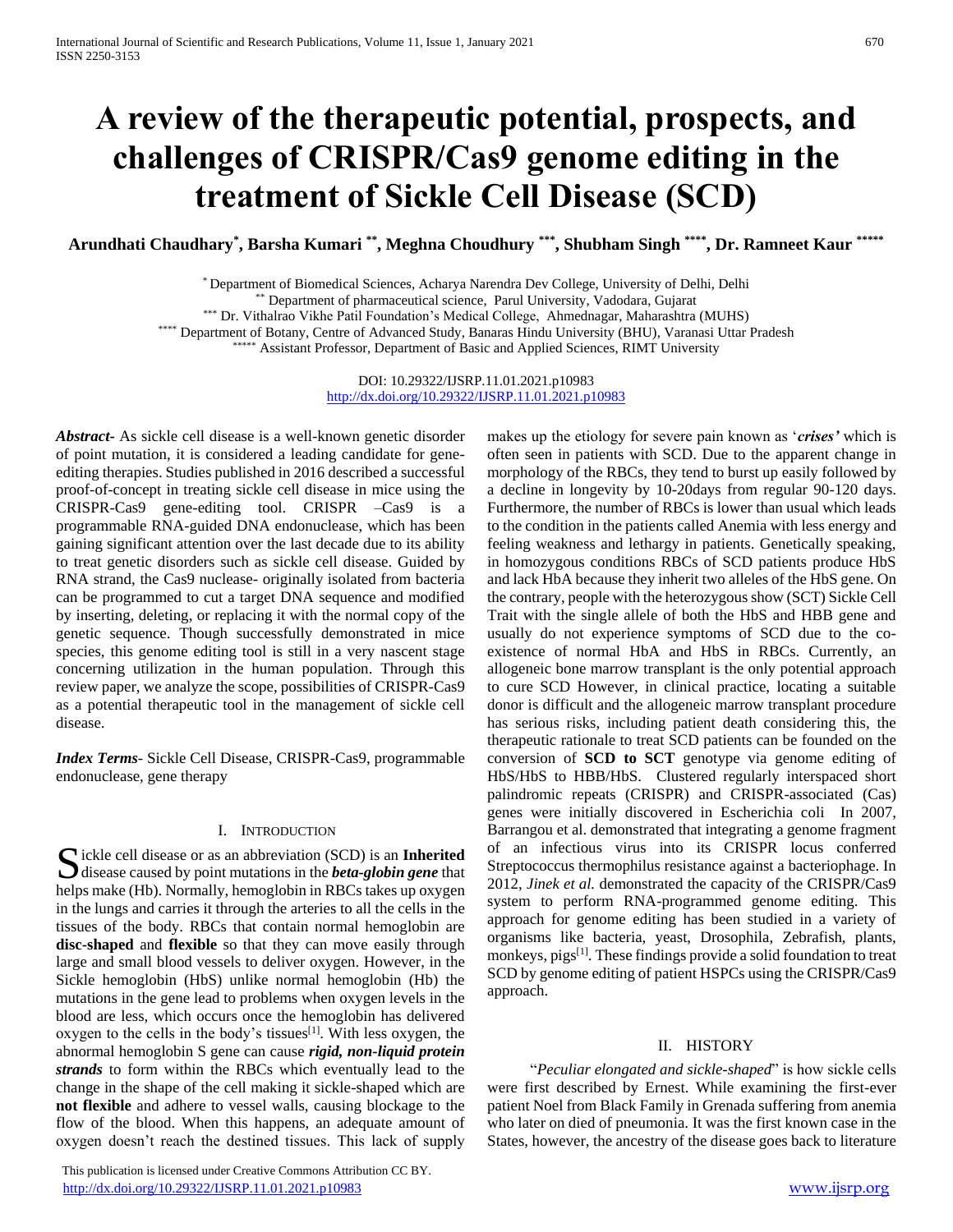that reported this condition in the 1870s where reports of this condition were traced back to 1670 in one Ghanaian family. Originally 1910 is the embarked date of the discovery of the disorder we call 'Sickle Cell Disorder' or (SCD). Although it has been scripted in many tribal languages of Africa, credit for being entitled as molecular disease or disorder goes to US cardiologist Dr. James B. Herrick and Dr. Ernst. As approached by a patient with a complaint of pain episodes and symptoms of anemia, being a Cardiologist he was least interested and handed it to Ernst who when studied the sample of blood under a microscope found RBCs as 'being sickle-shaped' which made Dr. Herrick was intrigued about the unknown and finding and he immediately wrote a paper in one of Medical Journals where he phrased the cells as '*sickleshaped cells*'. As the unraveling of the thick layers of disease began, In 1927, Hahn and Gillespie RBCs from persons with the disease could be made sickle by removing the O2. Since RBC is the oxygen carrier in the body, it was a profound finding of the time. However, the problem begins when it was analyzed that the relative of the patients with this trait was not indicting disease condition. So, this confusion persisted until the late 1940s. Interestingly, a Revolutionary finding came to light when two independent papers each in Africa by Dr. Beet and in the US by Dr. Neel was published. Although, the paper which was published in US cough many audiences, the finding of articles showed conclusively that SCD was inherited and the people with sickle trait was carrier (heterozygous/AS) for the gene whereas the people with the disease were (Homozygous/SS) for a gene. Later, In 1951, the Nobel Laureate Dr. Linus Pauling and Dr. Harvey Itano discovered that the red, oxygen-carrying protein called "hemoglobin" had a different chemical structure in persons with SCD. However, the most significant finding of the substitution of the amino acid residue was worked out by Dr.Vernon Ingram in 1956. The origin of the mutation that led to the sickle-cell gene derives from at least four independent mutational events, three in Africa and a fourth in either Saudi Arabia or central India. These independent events occurred between 3,000 and 6,000 generations ago, approximately 70-150,000 years. A significant figure in Sickle Cell history is Dr. Charles F. Whitten. He was a trailblazer in medical education and sickle cell disease awareness. During the early 1970s, he realized that services for people with sickle cell disease and their families were sorely lacking. Out of his pioneering efforts to advocate for the needs of people with sickle cell disease, the Sickle Cell Disease Association of America (**SCDAA**) was born. Despite these and many other advances that have greatly improved and helped lengthen the lives of those with sickle cell, there is still no universal cure. Genetic counseling became an important tool for informing people about the risks of having a child with sickle cell disease. In the United States, it is estimated that over 80,000 people have sickle cell disease. Over 1,000 babies are born with the disease each year in America. Today, 100 years later, physicians and scientists continue to move forward in a new understanding of the disease and new ways to treat it. The goal of a total cure has not been reached but great progress has been made. Perhaps within the lifetime of some of us, that goal will be reached.

# III. PATHOPHYSIOLOGY

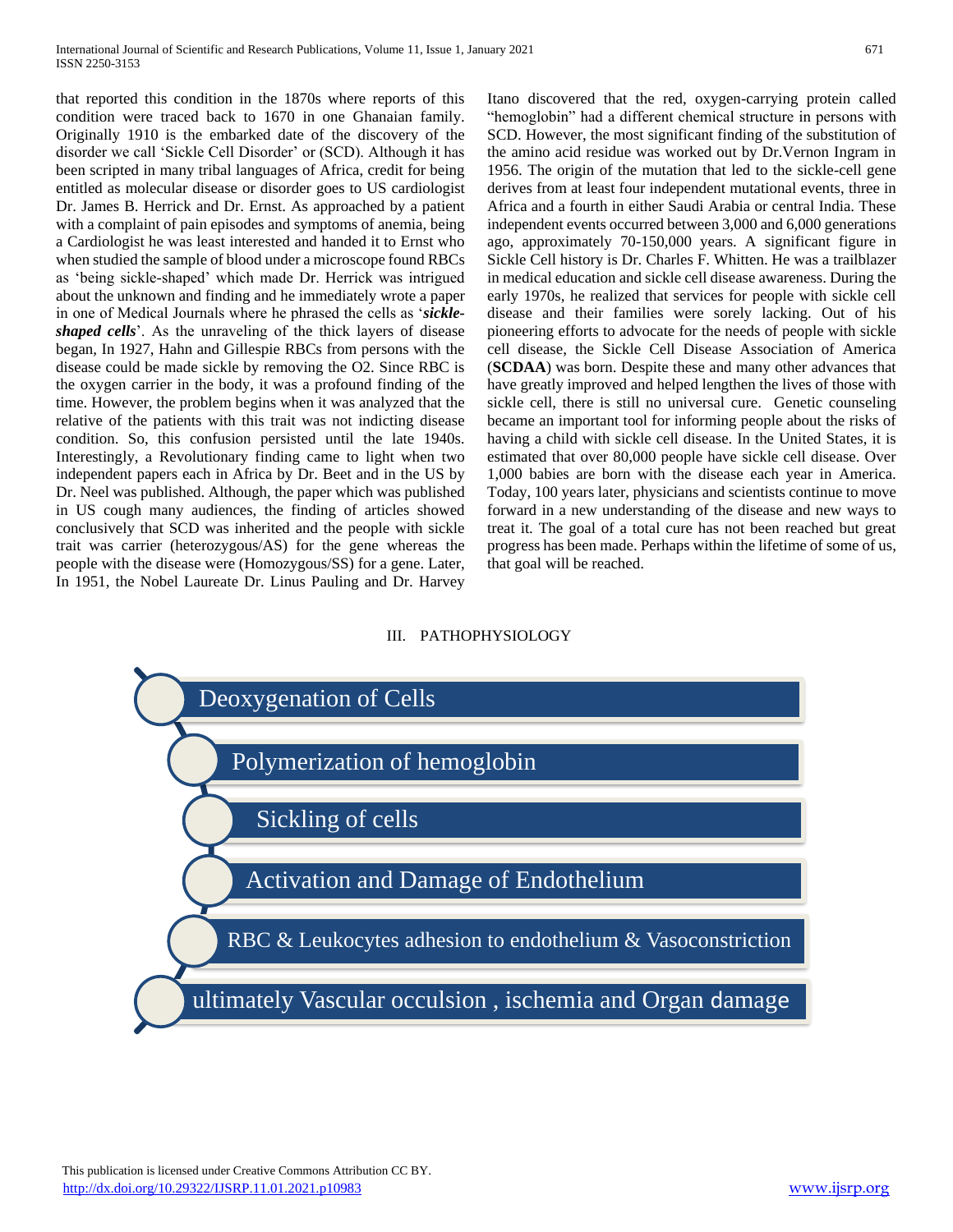International Journal of Scientific and Research Publications, Volume 11, Issue 1, January 2021 672 ISSN 2250-3153

### IV. SICKLE CELL DISEASE AT MICROSCOPIC LEVEL

 Sickle Cell Disease is an inherited autosomal recessive disorder, resulting from point mutation at the beta-globin gene in the short arm of Chromosome 11. To understand how sickle cell disease is passed on, it is imperative to understand the genetic basis of the disease.

 The normal hemoglobin molecule consists of 4 subunits- 2 alpha and 2 beta subunits. Each subunit is composed of a polypeptide chain – globin, and a prosthetic group- heme, an ironcontaining pigment that binds to oxygen and gives the molecule its oxygen transporting ability. Each globin chain is made of 8 segments, from A to H, and heme is inserted between E and F. The synthesis of hemoglobin is directed by the beta-globin genes which are organized into two clusters – the alpha-like genes and the beta like genes. The alpha-like genes are found on the short arm of chromosome 16 (16p) which contains 3 functional genesalpha1, alpha2, delta2, 3 pseudogenes, and 1 gene of undetermined function. The alpha1 and alpha1 and 2 have close nucleotide sequences and an identical coding sequence. The beta-like genes are located on the short arm of chromosome 11 (11p). It contains 5 functional genes and 1 pseudogene.

 The point mutation observed in SCD replaces "A "with "T" at codon 6 of the beta-globin chain. Consequently, it alters the amino acid sequence, replacing glutamic acid with valine. The valine makes the hemoglobin molecules stick together forming long fibers that distort the shape of the RBCs and this brings on the sickling at low oxygen tension. Consequently the product- HbS is an insoluble protein as opposed to the HbA which is soluble. The solubility allowed the RBC molecule to carry out its oxygentransporting function. The insoluble HbS causes the sickled Hb molecules to aggregate as rod-shaped polymers or fibers under low oxygen tension, and hampers the function of erythrocytes, causing bouts of ischemia and pain in the subject.

The inheritance follows an autosomal recessive pattern. It gives rise to 2 clinical entity-

- 1. Sickle Cell Trait- the presence of 1 copy of HbS
- 2. Sickle Cell Anaemia- the presence of 2 copies of HbS, one from each parent.
- **HGNC Approved symbol;** *HBB*
- **Cytogenetic location** *: [11p15.4](https://omim.org/geneMap/11/108?start=-3&limit=10&highlight=108)*
- **Genomic coordinates** *(GRCh38): [11:5,225,463-](https://genome.ucsc.edu/cgi-bin/hgTracks?db=hg38&position=chr11:5225463-5227070&dgv=pack&knownGene=pack&omimGene=pack) [5,227,070](https://genome.ucsc.edu/cgi-bin/hgTracks?db=hg38&position=chr11:5225463-5227070&dgv=pack&knownGene=pack&omimGene=pack)*

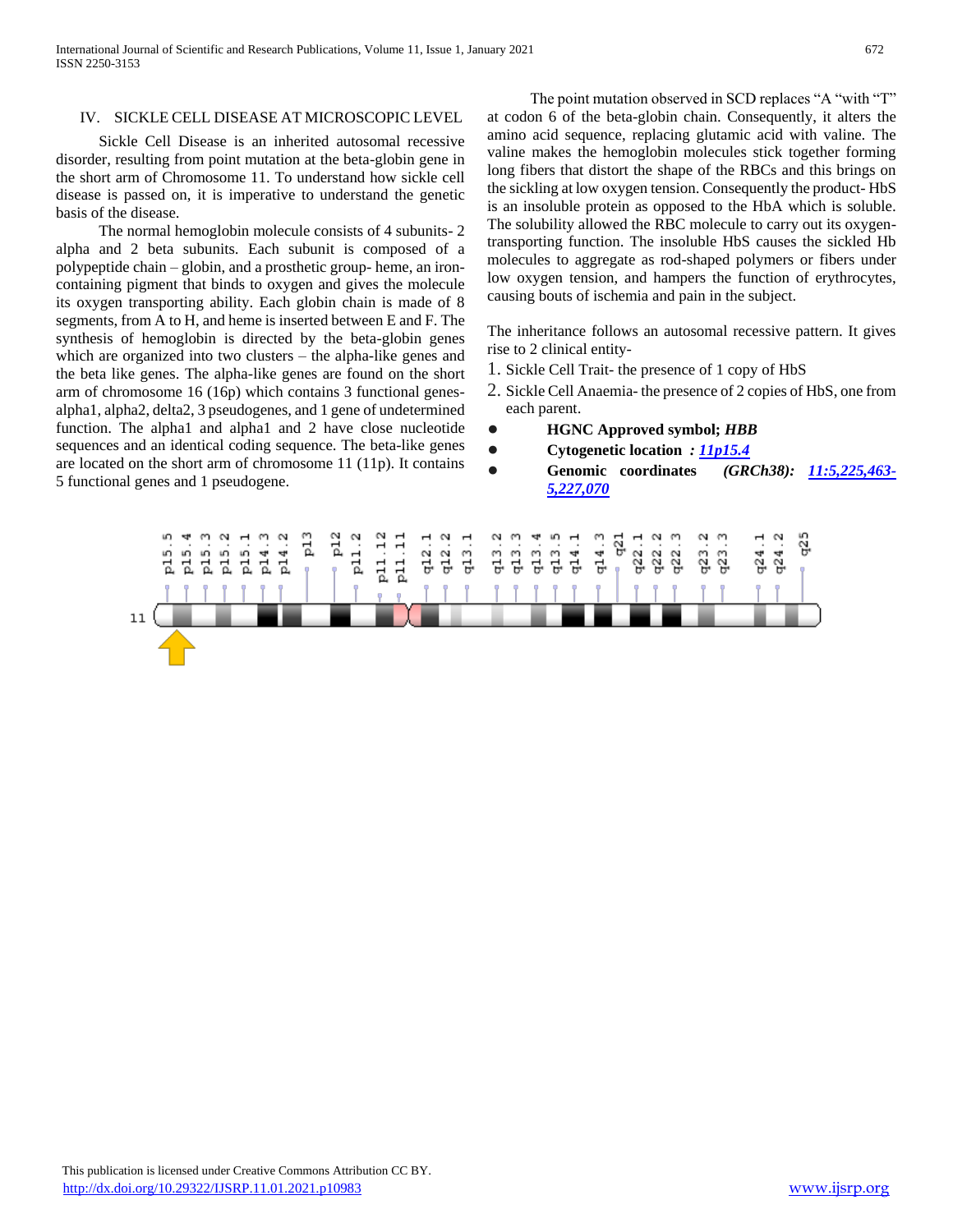# GENE EDITING WITH CRISPR

CRISPR-Cas9 gene editing is helping to tackle sickle-cell disease in two ways.



 Every cell in our body contains a copy of our genome, with 20000 genes and 3 billion letters of the DNA.DNA consists of 2 twisted strands of double helix held together with a simple pairing rule. Pairs with T and G pairs with C. Our genes shape who we are as individuals and as a species. Genes also have profound effects on health, and due to advances in DNA sequencing, researchers have found thousands of genes that affect our risk of disease. To understand how genes work, researchers need ways to control them. Changing genes is not an easy feat, however, due to recent advances, we can now think of this possibility.

 The new wonder molecule, in the world of biotechnology that has redefined how we can approach pathological conditions – is the CRISPR Cas9 genome editing tool. But what exactly is it? It stands for **C**lustered **R**egularly **I**nterspaced **S**hort **P**alindromic **R**epeats – CRISPR Associated Genes.

 It is understood that bacteria have a natural defense mechanism against bacteriophages. The bacteriophage can infect the bacteria by incorporating its genetic material into the bacterial genome during the first bout of infection. However the second time around, the bacteria recognize the phage genome and produce – g-RNA OR guide-RNA.Cas9 is a nuclease- a type of enzyme that can cut DNA. The CRISPR array, which is always found in association with the Cas9, contains spacers very similar to the phage DNA. The spacers came to be known as the short palindromic repeats- and we soon understood to be the bacteria's defense mechanism against the phage. The spacers are the history of the bacteria's infections, which are formed after every time the bacterial cell encounters an infection. The CRISPR sequences are transcribed containing short CRISPR RNA molecules and the spacer molecules being palindromic repeats, are complementary in nature, and its transcription finally leads to the formation of hairpin structure- the guide-RNA. The CRISPR-Cas9 system is in essence the immunological system of the bacteria.

 When the matching sequence, known as the guide RNA, finds its target in the phage genome, the cas9 cuts the phage DNA, disabling it. The g-RNA produces a constant sequence and a variable sequence. The constant sequence binds to the Cas9 system and the variable sequence binds to the phage DNA. The Cas9 is a nuclease system with the potential to break the phage DNA. The combined action of the g-RNA and Cas9 brings about a break in the phage DNA.

 Once inside the nucleus, the resulting complex will lock onto a short complex known as PAM. The cas9 will unzip the DNA and match it to its target RNA. If the match is complete the cas9 will use 2 tiny molecular scissors to cut the DNA. When this happens, the cell tries to repair the cut, but the repair process is error-prone leading to a mutation that can disable the gene, allowing researchers to understand its function. These mutations are random but sometimes researchers need to be more precise, for example by replacing a mutant gene with a healthy copy. This can be done by adding another piece of DNA that carries the desired sequence. Once the CRISPR system has cut, this DNA template can pair up with the cut ends, recombining and replacing the original sequence with the new version. All this can be done in cultured cells including stem cells that can give rise to many different cell types. It can also be done in fertilized eggs allowing transgenic animals with targeted mutations. Unlike previous methods, CRISPR can be used to target multiple genes simultaneously, facilitating the therapy of not just diseases with point mutations but also polygenic mutations. These methods are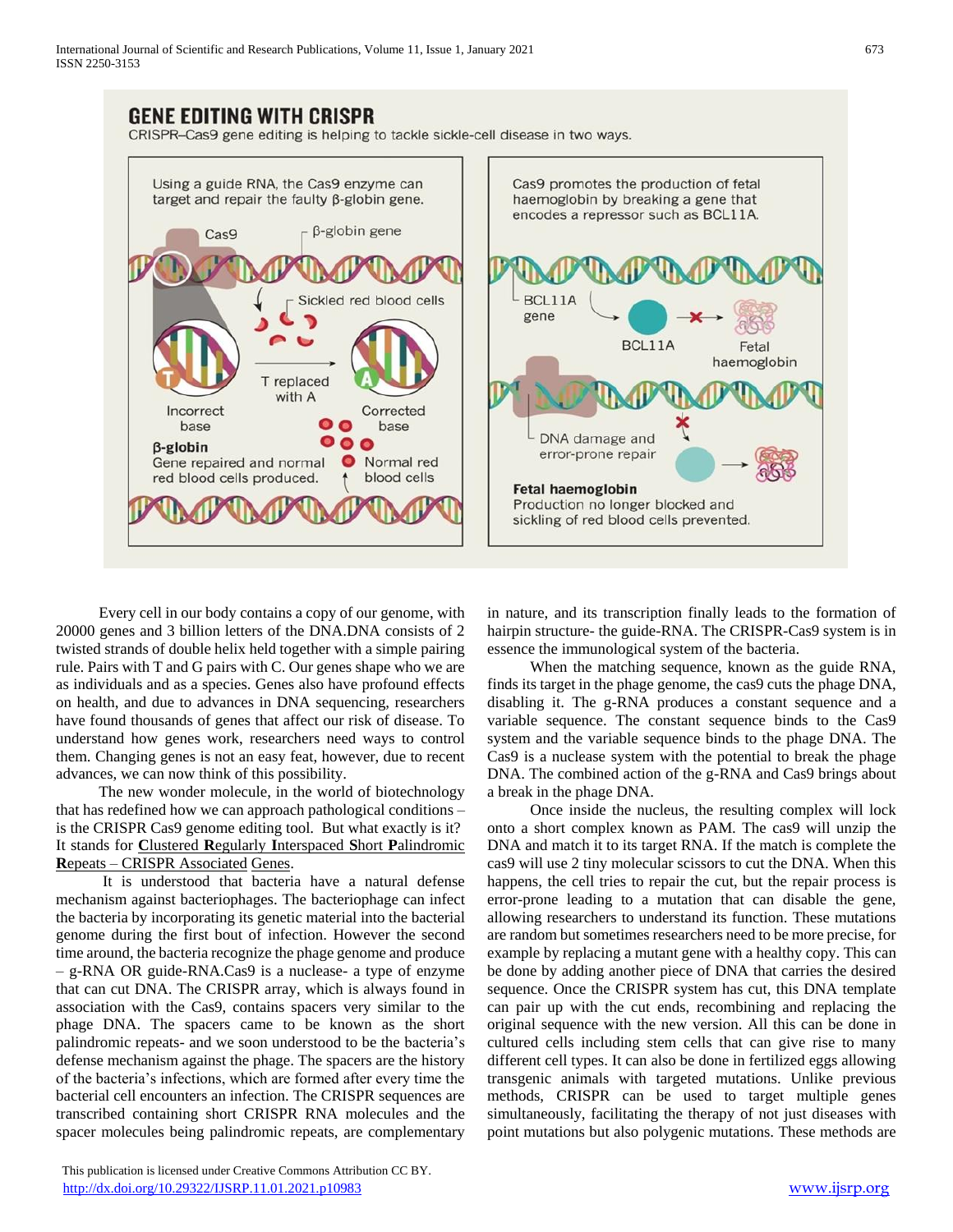being improved rapidly and are being used in basic research – drug development, agriculture, and for treating disorders of genetic origin in humans.

 Over the past few years, researchers studying the system realized that it could be engineered to cut not just viral DNA but any DNA sequence at the precisely chosen location by changing the guide RNA to match the target. This can be done, not just in a test tube but also within the nucleus of a living cell.

The manifestation of the Therapeutic Potential of CRISPR-Cas9 for SCD

 For one sickle cell patient, Victoria Gray who has been suffering from this crippling disease her entire life, the possibility to do away with it, permanently, irreversibly, and with the prospect of protecting her future generations from it, was gifted to her by this new technology of CRISPR Cas9. Much of her life has been punctuated by trips to the emergency rooms due to pain, with life and career ambitions put on hold or interrupted. It has progressed to hamper her heart functioning, and strokes are always a constant threat. It is the most common inherited blood disorder. The alleviation of symptoms and the burden of disease by marrow transplant remains the only option to this day for many, while for

a whole lot of others, there is a bleak hope of the future due to the rapid advancement of the disease.

 With rumination over getting a bone marrow transplant for the same, Victoria's doctors instead suggested something different to try and treat her disease. She jumped at the chance and went on to become the first patient to be listed and treated with the CRISPR-Cas9 genome editing tool. Come August 2020, a year later from her commencement of treatment, this modality appears to be working better than any other. The billions of genetically modified cells infused in her body appear to be alleviating virtually all the complications of her SCD. Let us understand how this therapeutic miracle was brought about.

 The CTX001- While Victoria Gray's SCD is a genetic disorder, the mode of genetic intervention did not involve deleting and adding a healthy copy of the beta-globin gene in her DNA. Instead, the CTX001 is employed in its therapy. The CTX001 boosts the production of fetal hemoglobin HbF- the type of hemoglobin that is present at birth but stops being produced in adulthood. The principle of CTX001 is that the production of HbF can compensate for the defective Hb produced.



*http://www.crisprtx.com/programs/hemoglo*  The steps involved are-

- 1) Harvesting stem cells from a patient's bone marrow.
- 2) Delivery of CRISPR-Cas9 component to the cells.
- 3) The action of CRISPR Cas9- deletion in gene Bcl-11a( it encodes a transcription factor which normally represses fetal hemoglobin synthesis)
- 4) The consequence of the CRISPR-Cas9 action- Break in the gene **Bcl-11A**.
- 5) Resumed action of the cells to produce the HbF protein.

 This publication is licensed under Creative Commons Attribution CC BY. <http://dx.doi.org/10.29322/IJSRP.11.01.2021.p10983> [www.ijsrp.org](http://ijsrp.org/)

- 6) Production of billions of such modified and corrected stem cells.
- 7) Reinfusion of these stem cells. When a majority of the stem cells transplant in the body and produce the protein, it compensates for the production of HbS and effectively controls the disease.

 *Prognosis and outcome-* The predicted levels of HbF in the patient was 20%, at the initiation of the treatment in 2019. In August 2020, the HbF levels in the patient far exceeded the expectations of the doctors, with the HbF levels being 46% of the total hemoglobin. Additionally, 81% of the bone marrow in her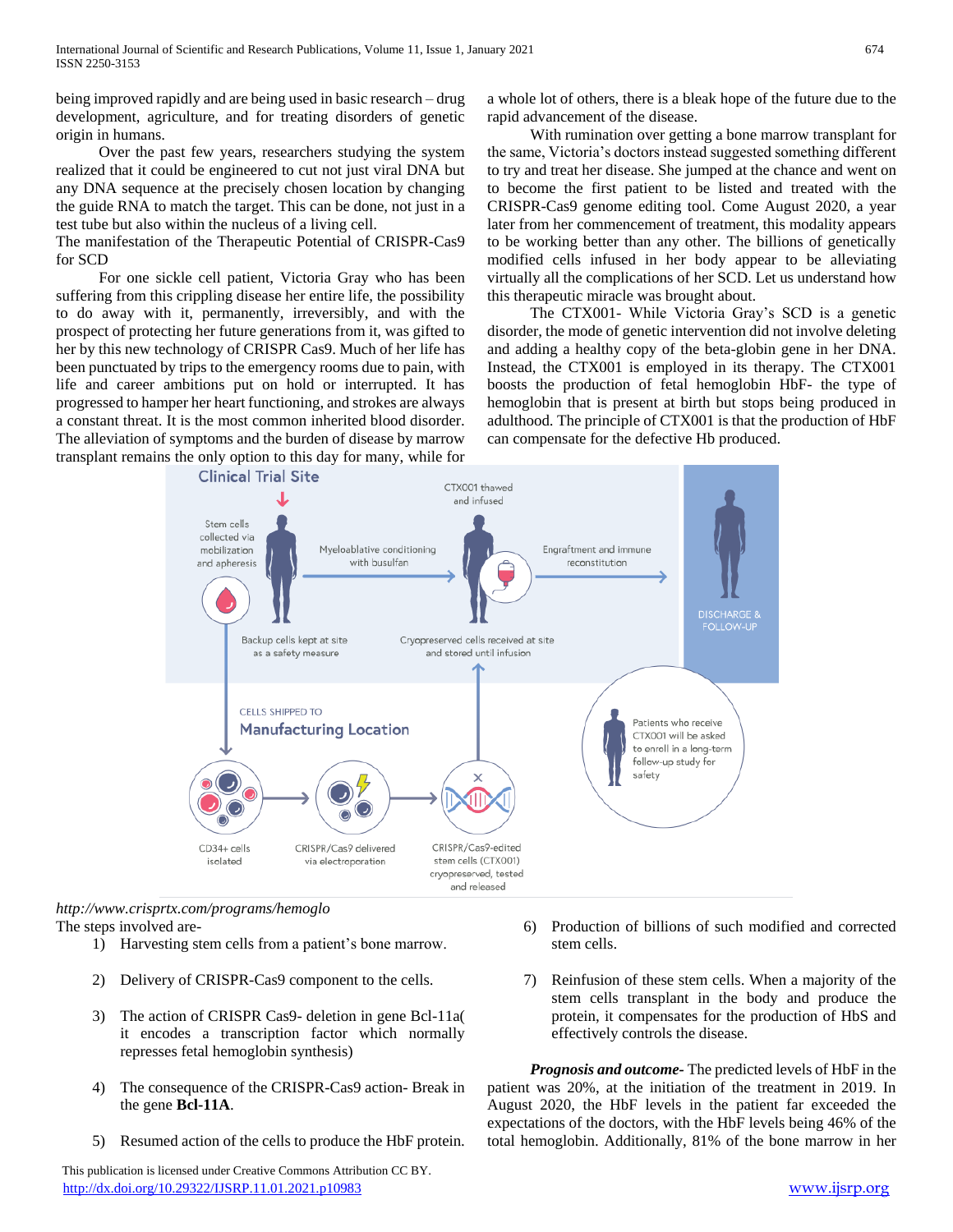body contains the genetic modification through stem cells which are needed to produce the fetal hemoglobin protein. It indicates that the edited and modified stem cells have continued to survive in her body for an extended period, much greater than what was expected.

 Quality of life post-therapy- From repeated trips to the emergency wards and multiple transfusions needed to survive and continue with life, to zero hospitalizations and alleviation of symptoms and complications post CRISPR-Cas9 gene therapy, Victoria Gray's life took a full turn for the good. While she was the first SCD patient to receive this experimental treatment, she is not the only one. In 2019 patients with beta-thalassemia have also been receiving **CTZ001** treatment for pumping up fetal hemoglobin level through stem cell modification.

 A critique- Though gene therapy can treat many but not all of these disease complications, it still hasn't been deemed as a cure for the same. The **CTX001** does not come without downsides, like any other treatment modality. The patient is deemed to undergo a session of chemotherapy to eliminate their bone marrow and make space for the new cells. Akin to chemotherapy for cancer patients, and transplant patients, the side effects remain the same – fatigue, nausea, mouth sores, bleeding, prone to infections due to immunosuppression, hair loss, loss of appetite. Hence, though the gene therapy effectively curbs the disease, it still comes with adverse effects that the patient would inevitably face. The second most important factor which acts as a drawback is the cost of the therapy. With millions suffering from SCD, gene therapy is a distant dream to be manifested into reality simply owing to the financial constraints. Bone marrow transplant which has remained the mainstay of the treatment, also remains unattainable for a large number of such patients, consequently contributing to the mortality rate of the disease. Although the results are extraordinarily promising, the bigger questions which still loom are-

- 1. For how long will the treatment last?
- 2. What complications and adverse reactions are we yet to expect?
- 3. What are the contraindications of the therapy?
- 4. Is it safe in the long term?
- 5. Will it help the patients live longer?

# Future & Challenges

 Consequently, many researchers have sought improvements to CRISPR with the gene-editing method expected to continue development well into the future.

 CRISPR systems to target lots of genes, researchers at ETH Zurich in Switzerland swapped the Cas9 enzyme for Cas12a. Using this plasmid allowed the researchers to simultaneously edit genes in 25 target sites. The team predicts that dozens or even hundreds more sites could be modified using this method.

 The team says that this research contributes to an enhancement of CRISPR technologies as it provides a potential alternative for CRISPR-Cas9 when there are complications such as immune responses to Cas proteins.

 There are many benefits of CRISPR/Cas9 systems that can be utilized using in vitro laboratory engineering. However, the full realization of the potential of CRISPR/Cas9 approaches will require addressing many challenges. Within the system itself, offtarget cutting remains a problem. Cas9 nickases and mutants that

 This publication is licensed under Creative Commons Attribution CC BY. <http://dx.doi.org/10.29322/IJSRP.11.01.2021.p10983> [www.ijsrp.org](http://ijsrp.org/)

reduce non-specific DNA binding have been engineered specifically to ameliorate this problem, though they are an imperfect solution. Extensive efforts have been made in understanding sgRNA binding and mismatch tolerance, leading to the development of several predictive software sgRNA design tools; however, our understanding of off-target effects remains poor. This is a vital area for continued study of CRISPR/Cas9 is to realize its promise.

 Regarding gene cargo delivery systems, this remains the greatest obstacle for CRISPR/Cas9 use, and an all-purpose delivery method has yet to emerge. Instead, multiple methods are seen for delivering CRISPR to cells. Every method has both advantages and disadvantages, and some can be quite specific or ill-suited to certain types of delivery (e.g. delivery to cells in a flask vs. delivery to a living organism). Further, the best geneediting results with minimal off-target effects are generally obtained from delivery of the ribonucleoprotein, as opposed to plasmid DNA or mRNA. Currently, there are more options for the delivery of small-molecule cargo than for the relatively large protein-nucleic acid complex. The development of new delivery approaches that enable effective RNP delivery will make a meaningful impact on the field. Still another barrier for delivery systems is ensuring that the chosen system is both safe and specific. Safety in living organisms will always be a concern, and a delivery vehicle that can target the desired cells with highspecificity will also limit off-target effects and improve safety. Additionally, it is vitally important that, especially in the case of nanoparticle carriers, long-term studies on the safety of the component pieces are done. There is currently limited information available on where various components of nanoparticle delivery systems end up in the body, how long they stay there, and whether there is any long-term toxicity associated with any component.

 As evident through the many examples presented in the 'Delivery Methods' portion of this review, the therapeutic potential of CRISPR/Cas9 is great. Already, much has been published on the altering of cell line genotypes and phenotypes using this gene-editing system. Work has even moved into animal models, and therapeutic effects are broad-ranging, including inhibition of viral infection, a reversal of debilitating conditions such as muscular dystrophy, and elimination of tumors in cancer models. Taken together, it is easy to see the reason for so much excitement in the CRISPR field. As the technology evolves and CRISPR becomes even more mechanistically precise and can be delivered with ever-increasing precision, its therapeutic potential will continue to rise.

# V. CONCLUSION

 CRISPR/Cas9 system will undoubtedly revolutionize the study and treatment of both immunological and allergic diseases. Concerned authorities should formulate the Authorize such laws and regulations that permit the safe and ethical use of this emerging technology for basic research and clinical purposes.

 With the advancement in research in this direction, researchers are optimistic to find the answers to these questions in the time to come. The extraordinary feat to treat diseases at their root as opposed to symptomatic relief will bring new surges of treatment modalities in modern medicine. The results are promising, and there is still a lot to be done. The scientists are still